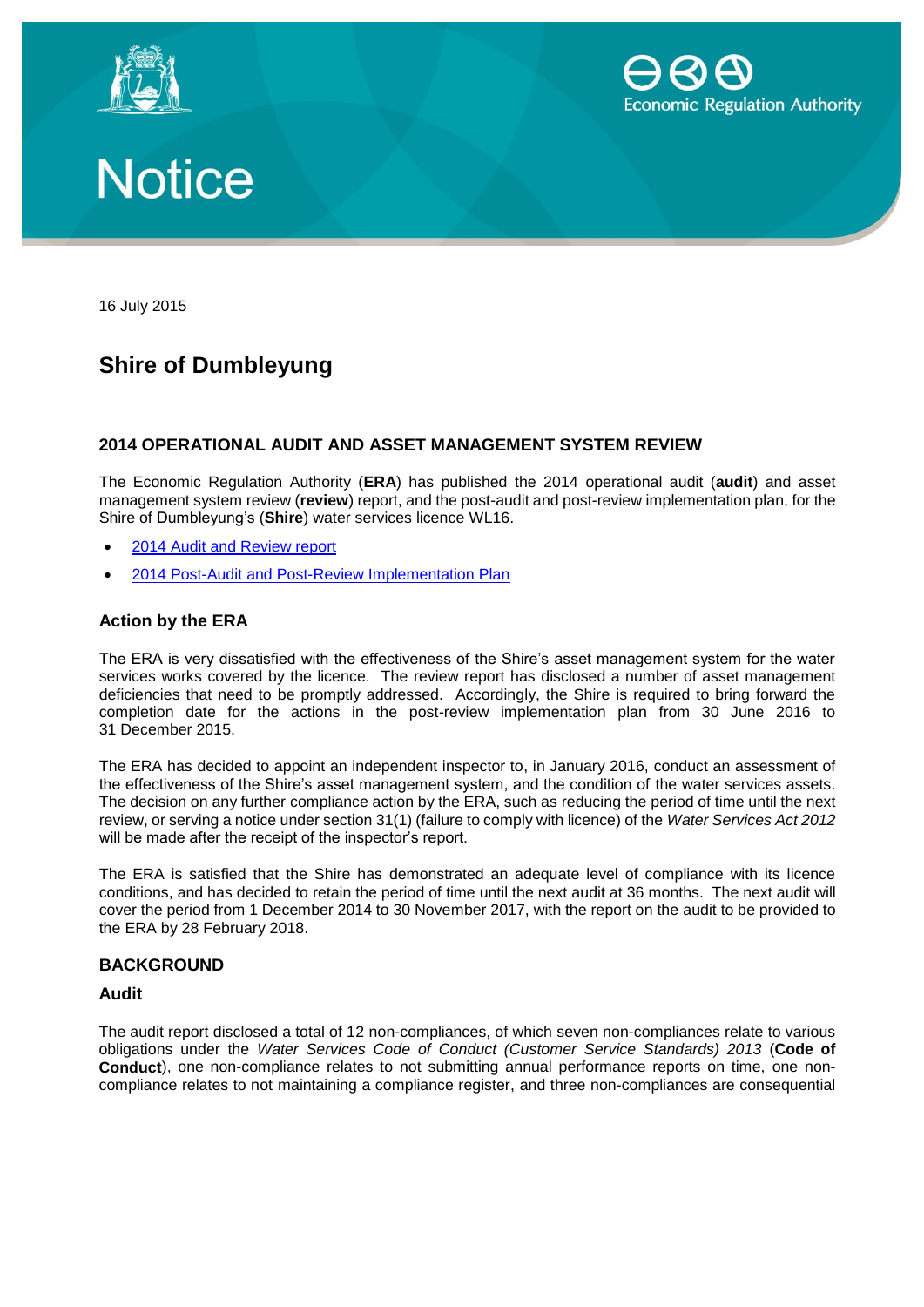





to the failure to comply with the applicable legislation.<sup>1</sup>

The auditor also performed a controls assessment of 56 licence obligations that were not rated, because no relevant activity took place during the audit period. The assessment resulted in 49 licence obligations being rated D (no controls present) because the Shire has not developed processes to support the obligations. These obligations are addressed by two recommendations in the Shire's post-audit implementation plan.

The ERA considers the majority of non-compliances with the Code of Conduct relate to relatively minor administrative issues that require the Shire to amend its complaints handling processes to fully comply with the Code of Conduct, develop processes to review bills at the request of its customers,<sup>2</sup> and make prescribed information available to customers. These administrative issues involve overlaps between other legislation applicable to local government water licensees and the Code of Conduct; that appear to impose an unnecessary regulatory burden on the licensees.

The ERA notes the Department of Water is currently conducting a review of local government water service licensing, the purpose of which is to identify ways that the regulation of small local government water licensees could be simplified. With regard to the *Water Services Code of Conduct (Customer Service Standards) 2013*; if the ERA identifies any remaining instances of regulatory duplication, they will be put forward for consideration when the Code is next reviewed.

The post-audit implementation plan provided by the Shire shows the actions to address the recommendations are due to be completed by October 2015.

#### **Review**

 $\overline{a}$ 

The auditor has rated 10 of the 12 asset management components as ineffective; the exceptions were Asset Creation/Acquisition and Environmental Analysis. The ERA does not agree with the auditor's rating of B2 (effective with room for improvement) for Environmental Analysis. The review has disclosed significant issues with the Shire's recycled water scheme. Notwithstanding that the Shire discontinued using the scheme in 2009, the decision by the Department of Health to withdraw its approval of the scheme demonstrates the Shire was not be able to comply with the Department's recycled water guidelines during the review period.

The ERA is very concerned about a number of issues that have been disclosed in the review report, including:

- The poor condition of the Shire's recycled water assets.
- Failure to conduct regular condition assessments of the sewerage and recycled water assets, and to record the condition in the Shire's asset register.
- Out of date risk assessments for the sewerage scheme, and not conducting regular reviews of the risks related to the scheme.
- Not having a contingency plan or emergency procedures to cover major or significant risks; this was

<sup>1</sup> Sections 27 and 29 of the *Water Services Act 2012* require the licensee to comply with applicable legislation. The Shire's non-compliance with the Code of Conduct has resulted in a contravention of sections 27 and 29. Also, clause 5.3 of the licence requires the Shire to comply with the Code of Conduct.

<sup>2</sup> The Shire bills its customers for sewerage services through the rates; the *Local Government Act 1995* makes provision for customers to have their rates bill reviewed, and adjusted if required.